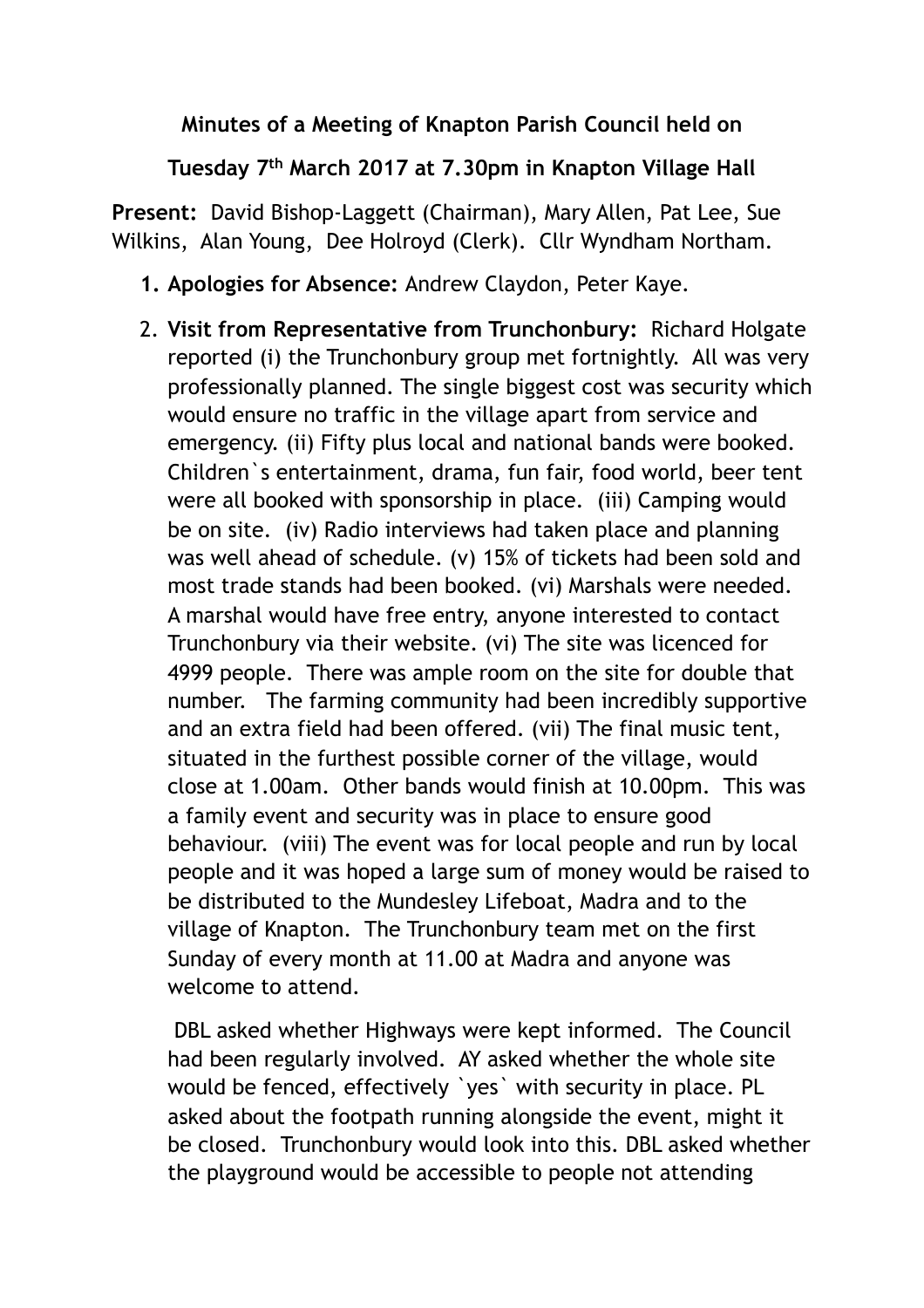Trunchonbury. This would not be possible unless the playground area was fenced off from the rest of the site. It was agreed that the playground should be included in the site and would therefore not be available to non attenders for that weekend. AY asked whether insurance against cancellation was in place. This was not practical and arrangements were in place to cover bad weather.

DBL thanks the Trunchonbury team for attending and they left the meeting.

**Cllr Wyndham Northam** reported: (i) A vast number of illegal cigarettes, tobacco and alcohol, amounting to tax evasion of £13,777, had been seized in Great Yarmouth. (ii) Storm Doris had resulted in calls to 128 incidents. (iii) Council Tax had been increased by 4.8% mainly to cover the cost of adult social care. (iv) District Councillors report: following the departure of the Chief Executive and heads of Finance and Human Resources, two Directors and management staff have successfully taken over the work, saving about £200,000 in annual staff costs.

Cllr Nick Coppack (NNDC) had not attended a PC meeting since Novemer 2016. Cllr WN would take this up with NNDC. DBL thanked Cllr Northam, who left the meeting.

- **3. Minutes of the Previous Meeting:** were agreed and signed by the Chairman (proposed MA, seconded AY).
- **4. Matters Arising:** The questionnaire on the Village Hall had gone out. PL said it did not make it clear that the hall did not belong to the village. The question was only "did the people of Knapton want a village hall", so at the moment ownership was not relevant.
- **5. Finance:** the clerk reported a current credit balance of £4227 with precept of £2125 due in April.
- **6. No 34 Bus Route:** The clerk had contacted Sanders Coaches and at the moment it was not known which routes might be cut.